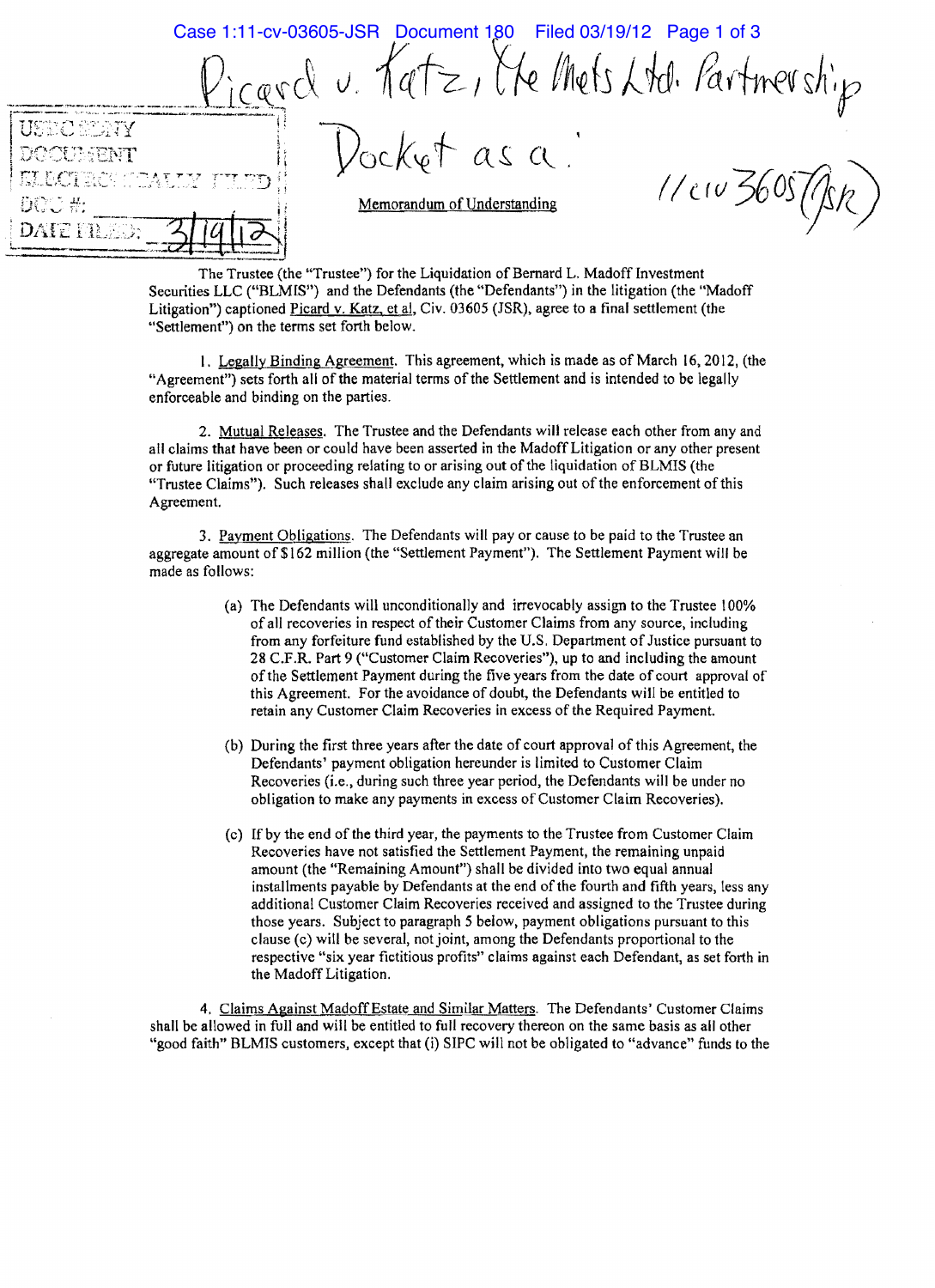Defendants pursuant to SIPA Section 78 fff-3 and (ii) Customer Claim Recoveries will be assigned as set forth above. "Customer Claims" means all claims of any Defendant against the BLMIS Estate, the fund for victims of BLMIS established by the U.S. Department of Justice or any similar fund for the benefit of BLMIS customers. The parties agree that Defendants' Customer Claims total approximately \$178 million.

5. Guarantee. Fred Wilpon and Saul Katz, jointly and severally, and on behalfof all Defendants, will irrevocably and unconditionally guarantee the payment of the Remaining Amount up to a total aggregate amount of \$29 million.

6. Termination of Litigation. The parties will stipulate to the dismissal with prejudice of the Madoff Litigation. The Defendants agree to terminate and not pursue any other litigation involving the Trustee or SIPC arising out of or relating to BLMIS, including the "net equity" appeal.

7. Announcements. The announcement of the Settlement will include a statement by the Trustee that he has reviewed the evidence and determined that he will no longer pursue the willful blindness claim against Defendants. All parties agree not to make any disparaging statement with respect to each other or the Settlement.

8. Access to Information. From and after the date hereof until April 13, 2012, the Defendants will provide the Trustee with reasonable access to information that enables the Trustee to confirm the financial basis for the Settlement and the representations ofthe Defendants.

9. Conditions. Notwithstanding any provision of this Agreement to the contrary, the obligations of the Trustee are subject to the approval ofthe Settlement by the District Court pursuant to Bankruptcy Rule 9019. Notwithstanding any provision of this Agreement to the contrary, the obligations of the Defendants under this Agreement are subject to the receipt of all required lender approvals. The parties will seek to obtain the required approvals as expeditiously as possible, but in no event later than April 13, 2012.

10. Definitive Documentation. The parties will work **in** good faith to enter into definitive documentation reflecting the terms set forth above and other terms customary for agreements of this type as expeditiously as reasonably possible, but in no event later than April 13,2012. In the event that the parties are not able to reach agreement with respect to any terms of the definitive documentation by such date, those terms will be resolved through a process of binding arbitration, with the arbitration to be conducted by a lawyer selected by former Governor Mario Cuomo. The  $\bigcirc$ , documentation by such date, those terms will be resolved through a process or binding arbitration,<br>with the arbitration to be conducted by a lawyer selected by former Governor Mario Cuomo. The<br>arbitrator's obligation will customary for agreements of this type. Regardless of whether any terms are to be resolved through arbitration, the Settlement shall be binding on the parties.

I I. Governing Law. This Agreement will be governed by and construed in accordance with the laws of the State of New York without regard to the conflict of law rules thereof that would provide for the application of the law of any other jurisdiction, and each party consents to the exclusive jurisdiction of the United States District Court for the Southern District of New York with respect to any matter arising out of, or relating to, the Settlement.

12. Miscellaneous. This Agreement shall be binding upon and inure to the benefit of each party hereto and their respective successors, heirs, personal representatives and estates. This